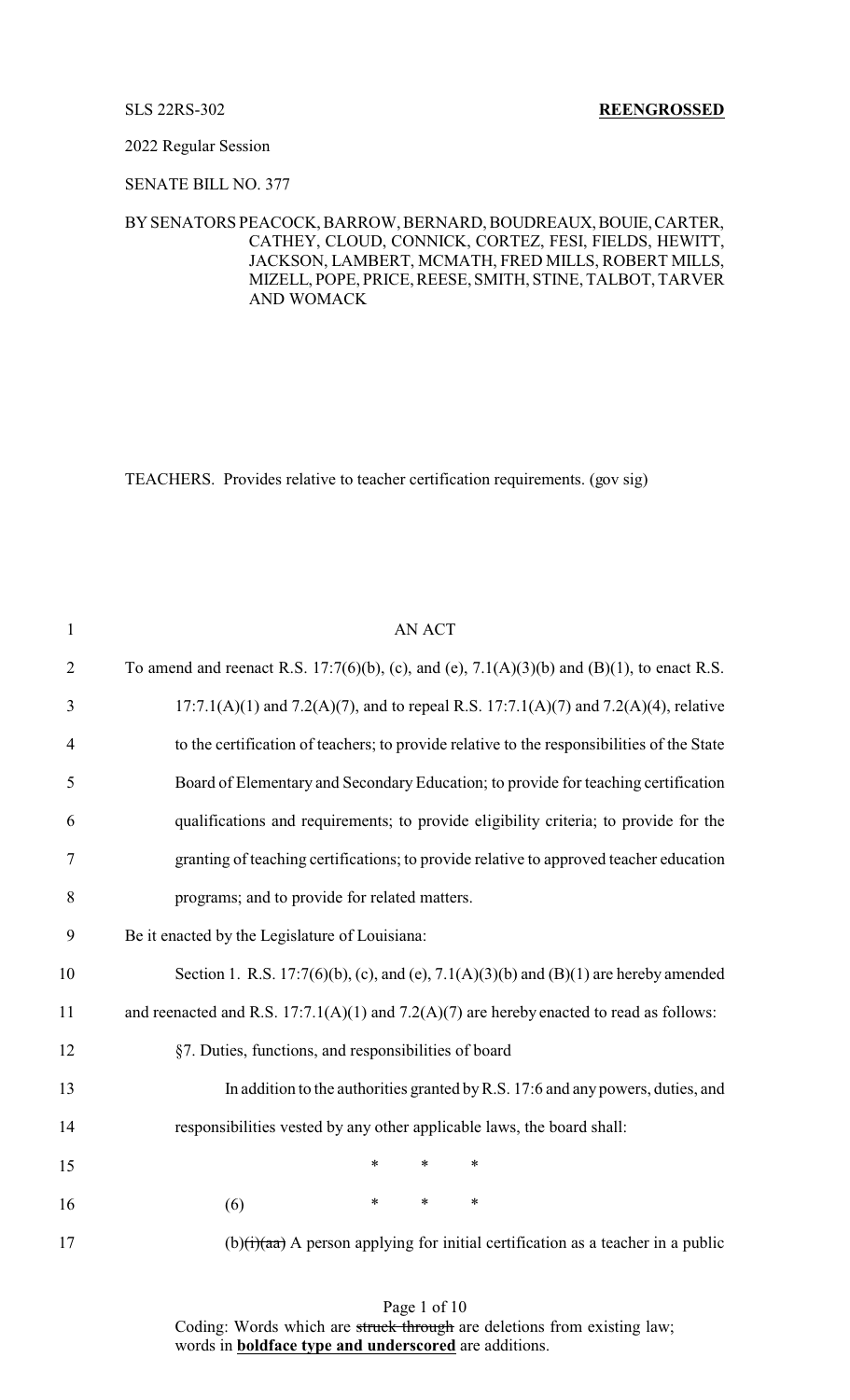1 school shall have passed satisfactorily an examination, which shall include English 2 proficiency, pedagogical knowledge, and knowledge in his area of specialization, as a prerequisite to the granting of such certificate. However, a person who is employed as a foreign language teacher in a Certified Foreign Language Immersion Program pursuant to R.S. 17:273.2, and who is not otherwise eligible to receive state authorization to teach through participation in the Foreign Associate Teacher Program, shall not be required to pass the examination required by this Subitem, but shall at least have a baccalaureate degree and shall be subject to all provisions of state law relative to background checks and criminal history review applicable to the employment of public school personnel.

 (bb) On and after September 15, 1981, any **(i) Any** person certified to teach in another state who applies for certification to teach in the public schools of Louisiana shall be required to pass satisfactorily the examination which is 14 administered in accordance with the provisions of this Paragraph as a prerequisite to the granting of such certification. However, a teacher certified in another state who meets all other requirements for a Louisiana certificate granted to out-of-state graduates except for the provisions of this Item **the satisfactory passage of the examination** shall be granted a three-year nonrenewable provisional certificate to 19 be used while said teacher completes the requirements set forth in this Paragraph.

20 (ee)(ii) Any teacher who holds a valid out-of-state teaching certificate, and has at least three years of successful teaching experience in another state as 22 determined by the board, and has completed one year of employment as a teacher in the Louisiana public school system or as a teacher in a Louisiana nonpublic school **approved by the board as provided by law** shall not be required to take the 25 examination administered in accordance with the provisions of this Paragraph or to submit any examination scores from any examination previously taken in another state as a prerequisite to the granting of certification in Louisiana,**. Upon application and verification ofsuccessful teaching experience in another state by the board, the teacher shall be granted a valid standard Louisiana teaching certificate**

> Page 2 of 10 Coding: Words which are struck through are deletions from existing law; words in **boldface type and underscored** are additions.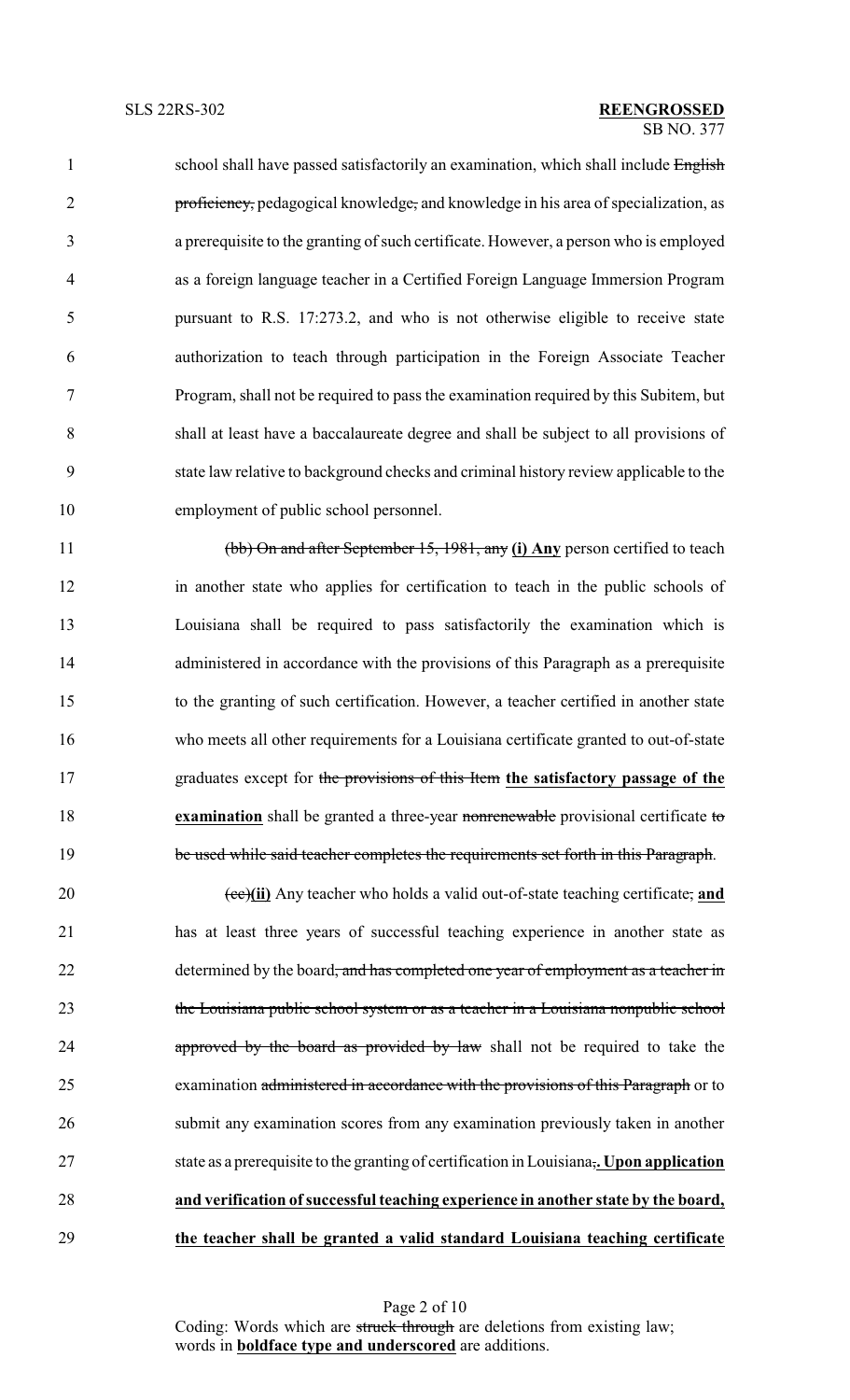| $\mathbf{1}$   | provided that all of the following conditions are met.                                         |
|----------------|------------------------------------------------------------------------------------------------|
| $\overline{2}$ | (aaa) The the teacher meets all other requirements for <b>background checks</b>                |
| 3              | and criminal history reviews a Louisiana certificate as may be required by law and             |
| 4              | board policy.                                                                                  |
| 5              | (bbb) The local superintendent or his designee of the public school system                     |
| 6              | employing the teacher, the local superintendent of the school system operating the             |
| 7              | nonpublic school employing the teacher, if applicable, or, if not applicable, the              |
| 8              | principal of the approved nonpublic school employing the teacher has recommended               |
| 9              | the teacher for employment for the following school year subject to the receipt of a           |
| 10             | valid Louisiana teaching certificate.                                                          |
| 11             | (ccc) The local superintendent or his designee of the public school system                     |
| 12             | employing the teacher, the local superintendent of the school system operating the             |
| 13             | nonpublic school employing the teacher, if applicable, or, if not applicable, the              |
| 14             | principal of the approved nonpublic school employing the teacher has requested, on             |
| 15             | behalf of the teacher, that the teacher be granted a valid Louisiana teaching                  |
| 16             | certificate.                                                                                   |
| 17             | (dd)(iii)The examination shall be administered to each student in a teacher                    |
| 18             | education program at a public college or university in Louisiana prior to graduation           |
| 19             | and shall be administered to <b>other applicants</b> teachers certified in other states at any |
| 20             | time such examination is offered. The board shall prescribe other qualifications and           |
| 21             | requirements and shall consider other factors.                                                 |
| 22             | $(i)$ $(i)$ The state superintendent of education shall administer the                         |
| 23             | aforementioned policy of the board. In such administration of administering the                |
| 24             | policy, the superintendent shall choose the appropriate testing instrument, shall              |
| 25             | conduct all necessary research to validate the applicability of the instrument to              |
| 26             | teacher education programs within the state of Louisiana, and shall conduct all                |
| 27             | necessary research to determine the level at which the examination is satisfactorily           |
| 28             | completed. During the conduct of the research and in the preparation of the testing            |
| 29             | instrument, the superintendent shall meet with and consider the suggestions of                 |

Page 3 of 10 Coding: Words which are struck through are deletions from existing law; words in **boldface type and underscored** are additions.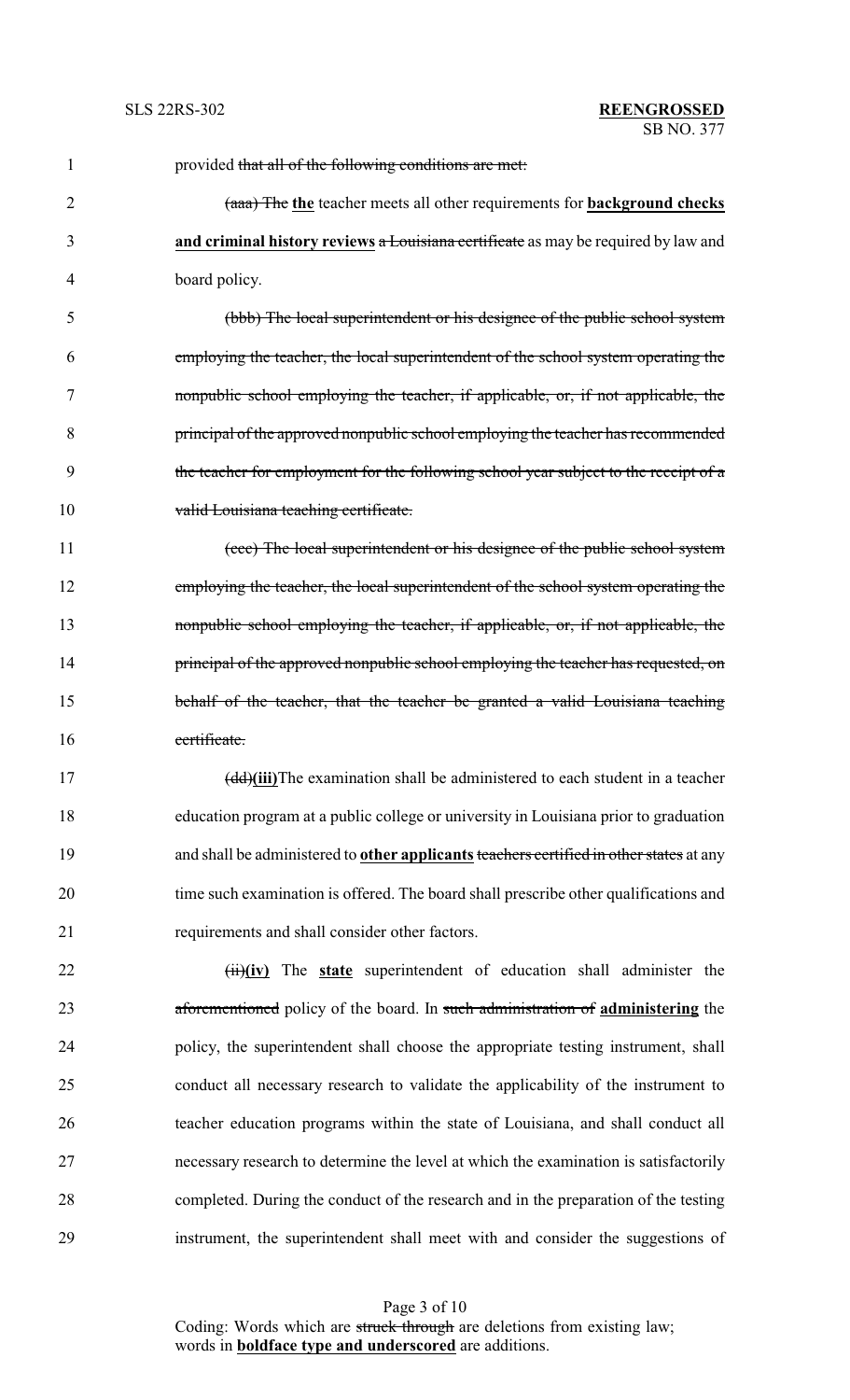- individual classroom teachers, representatives of teacher organizations, deans of education of the public colleges and universities of the state, and representatives of each of the governing boards for higher education.
	-

 (iii)**(v)** Any applicant seeking certification may apply for and take any required test or tests without limitation as to the frequency of applications or testing.

 (iv)**(vi)**The state superintendent of education shall annually submit a report to the House Committee on Education and the Senate Committee on Education relative to the examination administered pursuant to this Paragraph. Such report shall include but not be limited to the following: the number of persons to whom the examination was administered; the educational background and teaching experience of such persons; the number of persons successfullycompleting the examination; the effectiveness of the examination; and any suggestions for improving the examination.

 (c) Any person who fails **holds at least a masters degree in the subject area in which he is seeking employment or any person who meets all other certification requirements except he failed** to successfully pass the original examination required by Subparagraph (b) of this Paragraph, but who meets all other certification requirements and **but** who scored within ten percent of the score 19 required for passage on the original examination selected by the state superintendent of education, may be employed **as a teacher** for a period not to exceed one year **five years** in the following manner:

 (i) The state superintendent of education, upon receipt of a signed affidavit by the president and superintendent of the school board to which such person has applied for employment that there is no other applicant available for employment for a specific teaching position who has met the requirements of this Section **and who has agreed to participate in a mentorship program offered by the school board**, may issue an emergency teaching permit to such person. Such permit shall be in effect for not more than one year **five years** but may be renewed twice. Such renewal of the permit shall be accomplished in the same manner as the granting of the

> Page 4 of 10 Coding: Words which are struck through are deletions from existing law; words in **boldface type and underscored** are additions.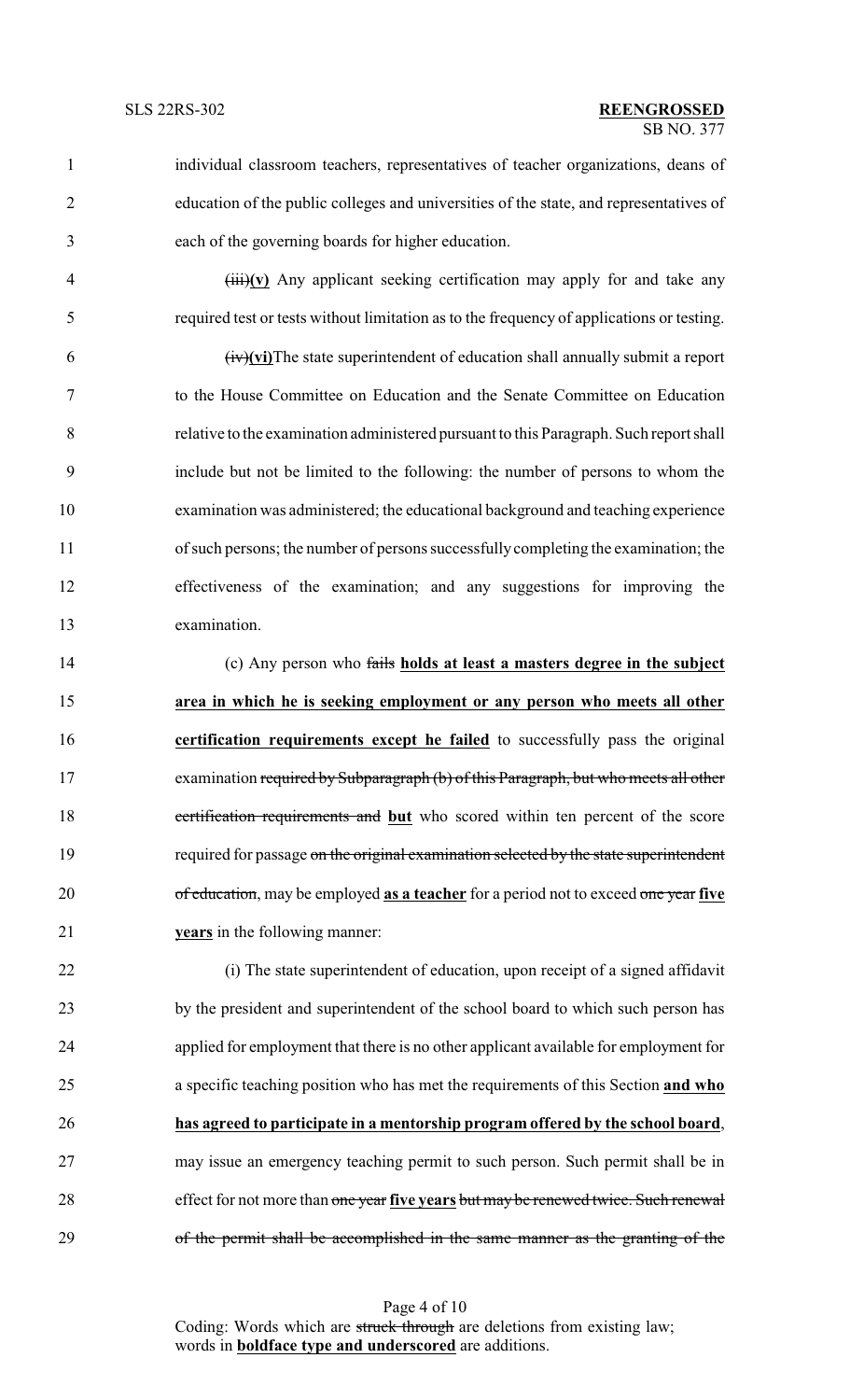| $\mathbf{1}$   | original permit. The granting of such emergency teaching permit shall in no way        |
|----------------|----------------------------------------------------------------------------------------|
| $\overline{2}$ | affect, reduce, or waive the requirement that the person successfully complete the     |
| 3              | aforementioned examination. Each teacher issued an emergency teaching permit           |
| 4              | who has not completed an approved teacher education program shall be                   |
| 5              | required to complete a preservice training session offered by the school board         |
| 6              | prior to the teacher's first day of teaching students.                                 |
| $\tau$         | (ii) At any time the person who failed to pass the exam successfully passes            |
| 8              | the examination, he shall be certified and may be employed on a permanent basis.       |
| 9              | (iii) After five years of effective teaching evaluations pursuant to R.S.              |
| 10             | 17:3902 and upon a signed affidavit of a superintendent of a school system             |
| 11             | recommending to employ the person for the following school year subject to the         |
| 12             | receipt of a valid Louisiana teaching certificate, the person shall be granted a       |
| 13             | valid standard professional level teaching certificate by the state superintendent     |
| 14             | of education, subject only to passing all provisions of law relative to background     |
| 15             | checks and criminal history review.                                                    |
| 16             | $(iii)(iv)$ The period herein provided for the employment of during which a            |
| 17             | teacher is working with an emergency teaching permit granted under the provisions      |
| 18             | of this Paragraph shall not count toward tenure.                                       |
| 19             | ∗<br>*<br>∗                                                                            |
| 20             | (e) The board shall not adopt any policy, rule, regulation, or other measure           |
| 21             | that limits or restricts the number of times a temporary employment permit may be      |
| 22             | issued to any teacher who meets all other requirements of current board policy, has    |
| 23             | applied for employment for a specific teaching position for which position there is    |
| 24             | no other applicant available for employment who has met the requirements of this       |
| 25             | Paragraph, has the recommendation of the superintendent of the school system           |
| 26             | employing such teacher, and has had a successful local evaluation for the previous     |
| 27             | four years prior to such issuance. Any such policy, rule, regulation, or other measure |
| 28             | in effect on July 1, 1993 shall be null and void.                                      |
| 29             | ∗<br>∗<br>∗                                                                            |

Page 5 of 10 Coding: Words which are struck through are deletions from existing law; words in **boldface type and underscored** are additions.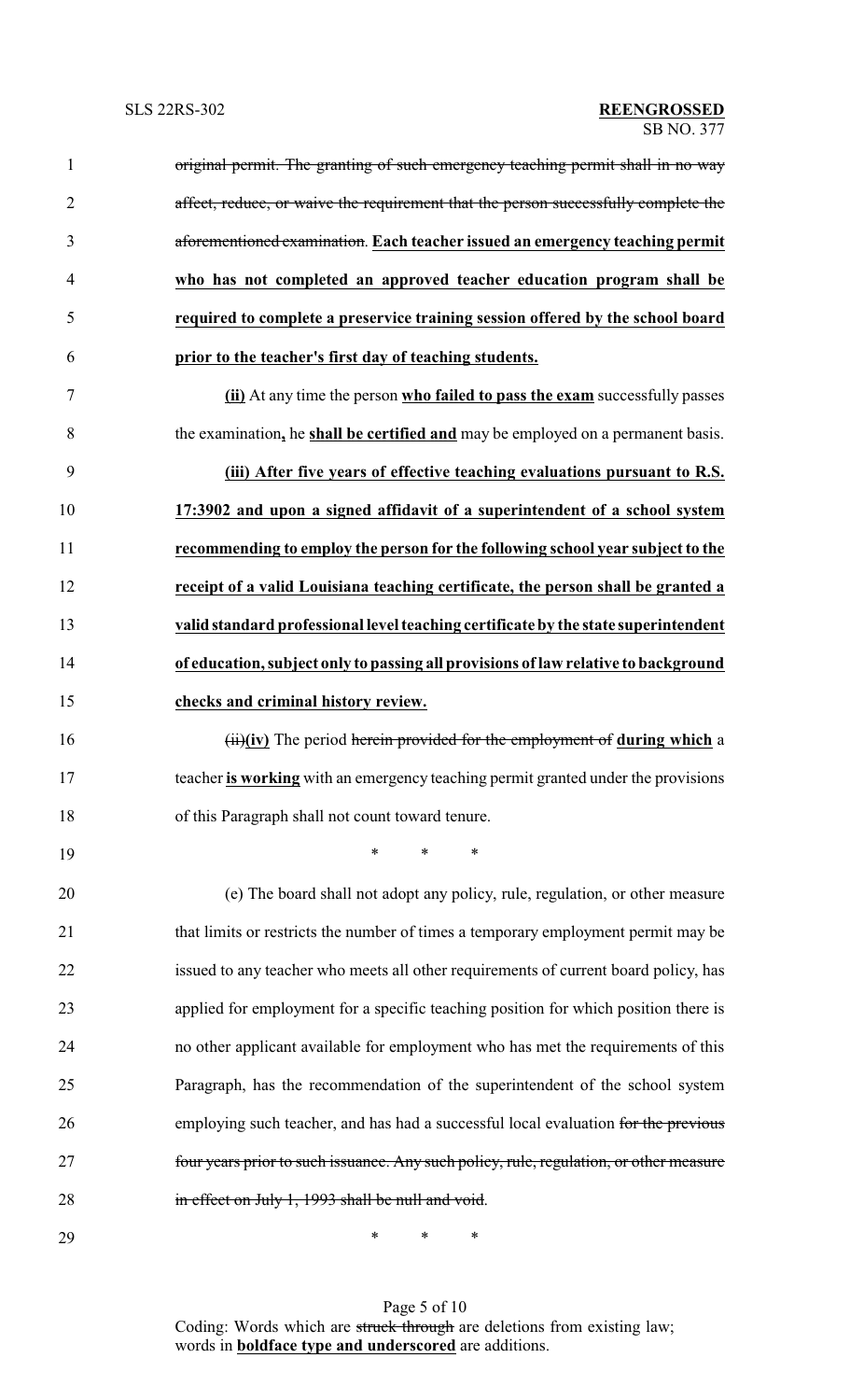| $\mathbf{1}$   | §7.1. Certification of teachers; certification of principals and superintendents;            |
|----------------|----------------------------------------------------------------------------------------------|
| $\overline{2}$ | certification of school psychologists                                                        |
| 3              | A. In carrying out its responsibility to prescribe the qualifications and provide            |
| $\overline{4}$ | for the certification of teachers under authority of R.S. $17:7(6)$ , the qualifications and |
| 5              | requirements established by the State Board of Elementary and Secondary Education            |
| 6              | for certification of any applicant for certification who completes an approved teacher       |
| $\tau$         | education program in Louisiana shall include but not be limited to the following:            |
| 8              | (1) Beginning with the 2024-2025 academic year, that each approved                           |
| 9              | teacher education program shall not require more than one hundred and twenty                 |
| 10             | semester hours of college credit for degree completion, inclusive of any                     |
| 11             | classroom observation time or mentorship requirements. Programs designated                   |
| 12             | by the Board of Regents as dual degrees or dual certifications shall be permitted            |
| 13             | to exceed the one hundred twenty semester hour credit limit.                                 |
| 14             | $\ast$<br>$\ast$<br>∗                                                                        |
| 15             | $\ast$<br>∗<br>∗<br>(3)                                                                      |
| 16             | (b) An applicant who has passed all requisite examinations covering pre-                     |
| 17             | professional skills and content knowledge but who does not meet the requirement of           |
| 18             | Subparagraph (a) of this Paragraph may be certified if he completes a post-                  |
| 19             | baccalaureate program as provided in this Subparagraph. or he may be employed                |
| 20             | as a teacher for a period not to exceed five years in the following manner:                  |
| 21             | (i) The state superintendent of education, upon receipt of a signed                          |
| 22             | affidavit by the president and superintendent of the school board to which such              |
| 23             | person has applied for employment that there is no other applicant available for             |
| 24             | employment for a specific teaching position who has met the requirements of                  |
| 25             | this Section, may issue an emergency teaching permit to such person. Such                    |
| 26             | permit shall be in effect for not more than five years.                                      |
| 27             | (ii) After five years of effective teaching evaluations pursuant to R.S.                     |
| 28             | 17:3902 and upon a signed affidavit of a superintendent of a school system                   |
| 29             | recommending to employ the person for the following school year subject to the               |

Page 6 of 10 Coding: Words which are struck through are deletions from existing law; words in **boldface type and underscored** are additions.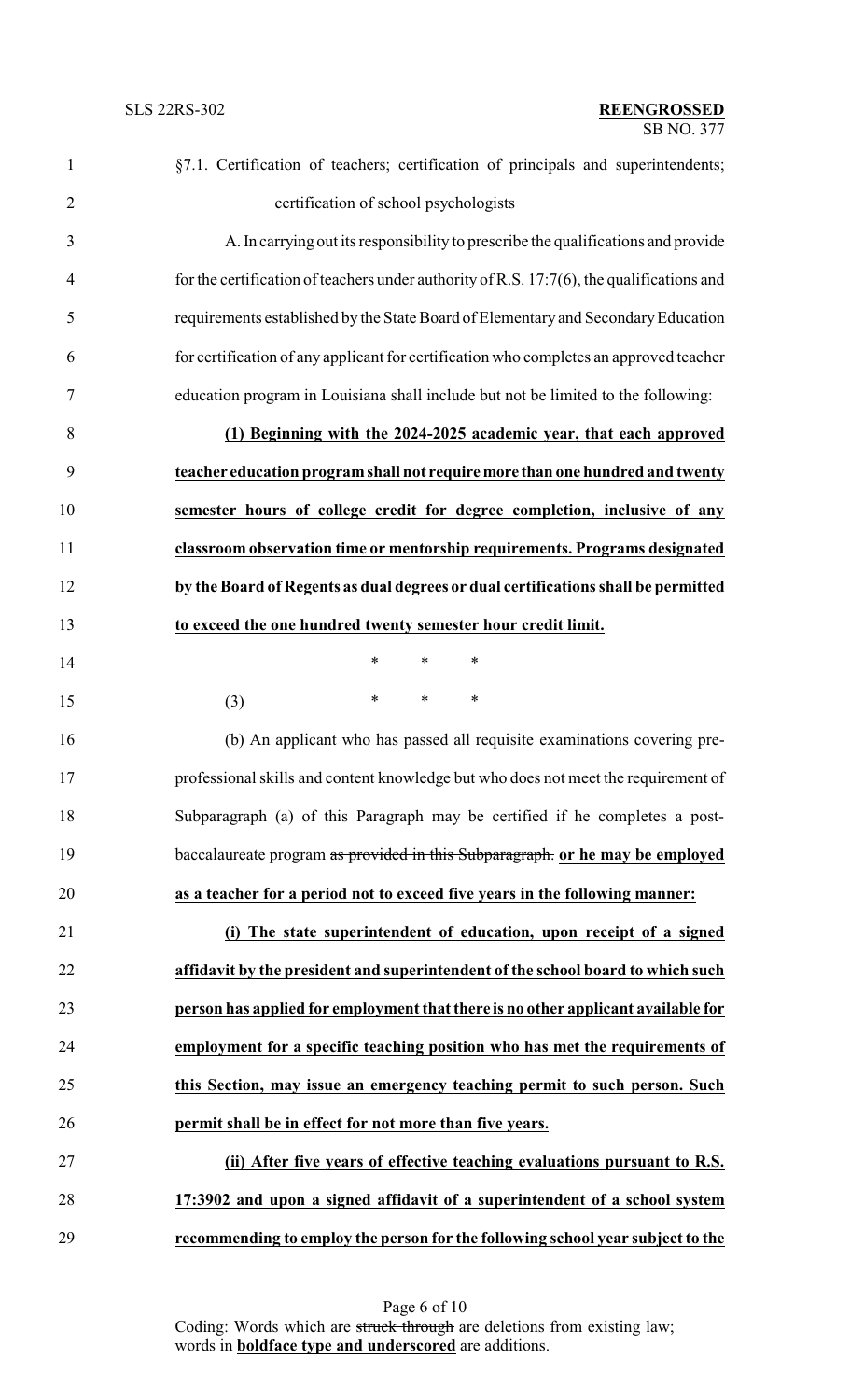| 1              | receipt of a valid Louisiana teaching certificate, the person shall be granted a           |
|----------------|--------------------------------------------------------------------------------------------|
| $\overline{2}$ | valid standard professional level teaching certificate by the state superintendent         |
| 3              | of education, subject only to passing all provisions of law relative to background         |
| 4              | checks and criminal history review.                                                        |
| 5              | (i) Such an applicant for admission to a post-baccalaureate program may be                 |
| 6              | granted conditional admission following a satisfactory personal interview by the           |
| 7              | program's admissions officer.                                                              |
| 8              | (ii) If the program awards credit hours, the applicant shall achieve a grade               |
| 9              | point average of 3.00 or higher in post-baccalaureate program courses by the end of        |
| 10             | his first twelve credit hours and successfully complete the program.                       |
| 11             | (iii) If the program does not award credit hours, the applicant shall                      |
| 12             | demonstrate mastery of competencies as required by the program administrator and           |
| 13             | by the school system in which the applicant completes required clinical practice, and      |
| 14             | satisfactorily completes all program requirements as set forth by the state board,         |
| 15             | including any requirements for clinical practice, at graduation.                           |
| 16             | *<br>$\ast$<br>∗                                                                           |
| 17             | B.(1) After August 15, 1986, except as otherwise provided in Paragraph (2)                 |
| 18             | of this Subsection, any Any persons applying for initial certification as a principal      |
| 19             | or vice, assistant, or deputy principal, hereafter referred to as a principal, in addition |
| 20             | to any other requirements of the State Board of Elementary and Secondary                   |
| 21             | Education, shall have passed the administrative portion of the National Teachers           |
| 22             | Examination produced by the Educational Testing Service educational leadership             |
| 23             | exam adopted by and at a level determined by the State Board of Elementary and             |
| 24             | Secondary Education not later than August 1, 1986, which determination shall be            |
| 25             | based on a validation study to be completed by the board no later than July 31, 1986.      |
| 26             | The validation study shall be submitted to the Joint Committee on Education for its        |
| 27             | review prior to adoption of a passage score.                                               |
| 28             | *<br>∗<br>∗                                                                                |
|                |                                                                                            |

29 §7.2. Approved teacher education programs

Page 7 of 10 Coding: Words which are struck through are deletions from existing law; words in **boldface type and underscored** are additions.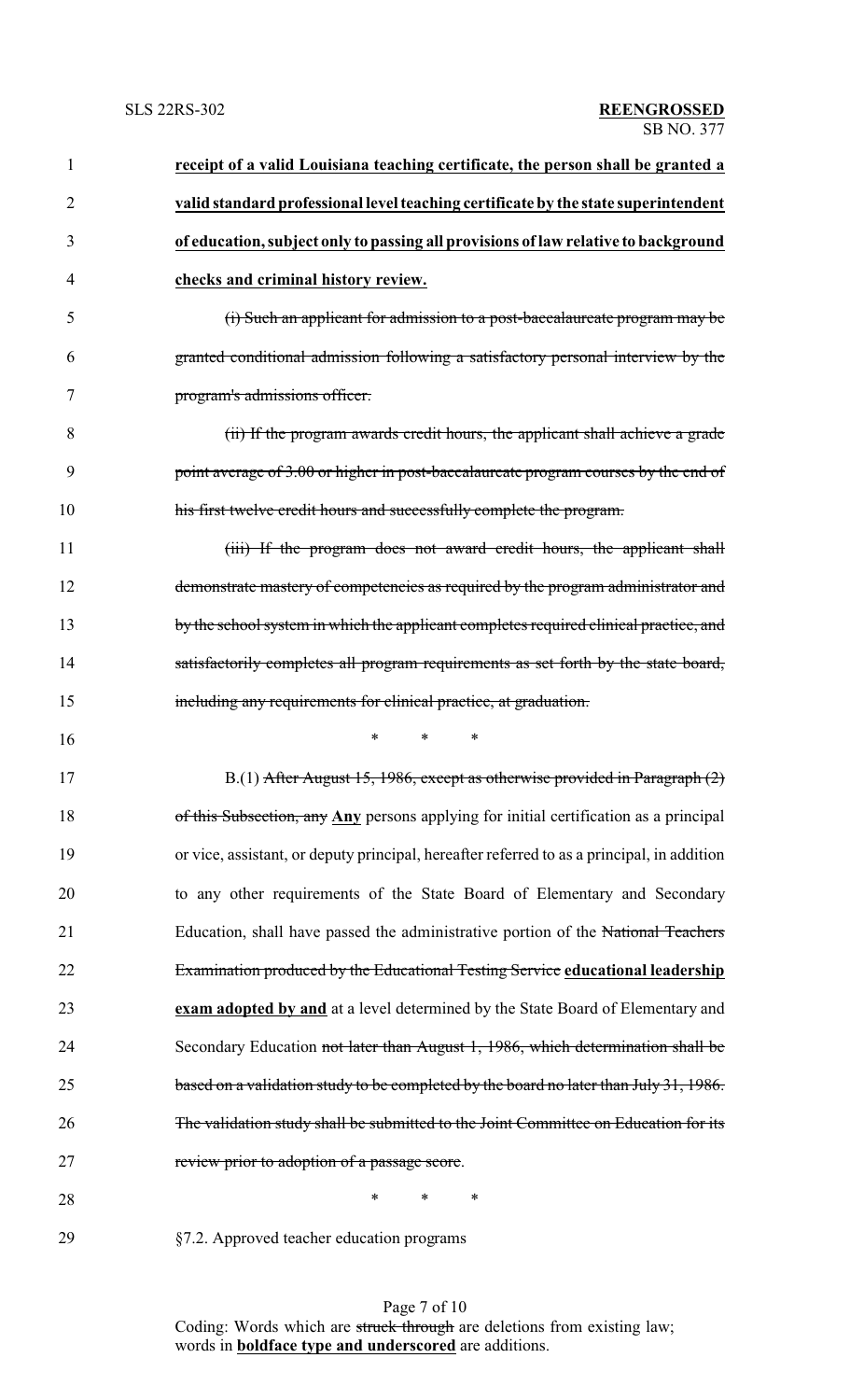### SB NO. 377 SLS 22RS-302 **REENGROSSED**

| $\mathbf{1}$   | A. In carrying out its responsibility to prescribe the qualifications and provide             |
|----------------|-----------------------------------------------------------------------------------------------|
| $\overline{2}$ | for the certification of teachers under authority of R.S. 17:7(6), the State Board of         |
| 3              | Elementary and Secondary Education, subject to the constitutional power and                   |
| 4              | authority of the Board of Regents, the Board of Supervisors for the University of             |
| 5              | Louisiana System, the Board of Supervisors of Louisiana State University and                  |
| 6              | Agricultural and Mechanical College, and the Board of Supervisors of Southern                 |
| 7              | University and Agricultural and Mechanical College, shall establish qualifications            |
| 8              | and requirements for the approval of teacher education programs from which                    |
| 9              | graduates may be certified. The qualifications and requirements established by the            |
| 10             | State Board of Elementary and Secondary Education for an approved teacher                     |
| 11             | education program shall include but not be limited to the following:                          |
| 12             | $\ast$<br>$\ast$<br>$\ast$                                                                    |
| 13             | Beginning with the 2024-2025 academic year, that an approved                                  |
| 14             | teacher education program shall be no more than one hundred and twenty                        |
| 15             | semester hours of college credit for degree completion, inclusive of any                      |
| 16             | classroom observation time or mentorship requirements. Programs designated                    |
| 17             | by the Board of Regents as dual degrees or dual certifications shall be permitted             |
| 18             | to exceed the one hundred twenty semester hour credit limit.                                  |
| 19             | $\ast$<br>∗<br>∗                                                                              |
| 20             | Section 2. R.S. $17:7.1(A)(7)$ and $7.2(A)(4)$ are hereby repealed.                           |
| 21             | Section 3. This Act shall become effective upon signature by the governor or, if not          |
| 22             | signed by the governor, upon expiration of the time for bills to become law without signature |
| 23             | by the governor, as provided by Article III, Section 18 of the Constitution of Louisiana. If  |
| 24             | vetoed by the governor and subsequently approved by the legislature, this Act shall become    |
| 25             | effective on the day following such approval.                                                 |
|                |                                                                                               |

The original instrument and the following digest, which constitutes no part of the legislative instrument, were prepared by Cheryl Serrett.

### DIGEST SB 377 Reengrossed 2022 Regular Session Peacock

Present law (R.S. 17:7(6)) provides relative to the duties, functions, and responsibilities of

Page 8 of 10

Coding: Words which are struck through are deletions from existing law; words in **boldface type and underscored** are additions.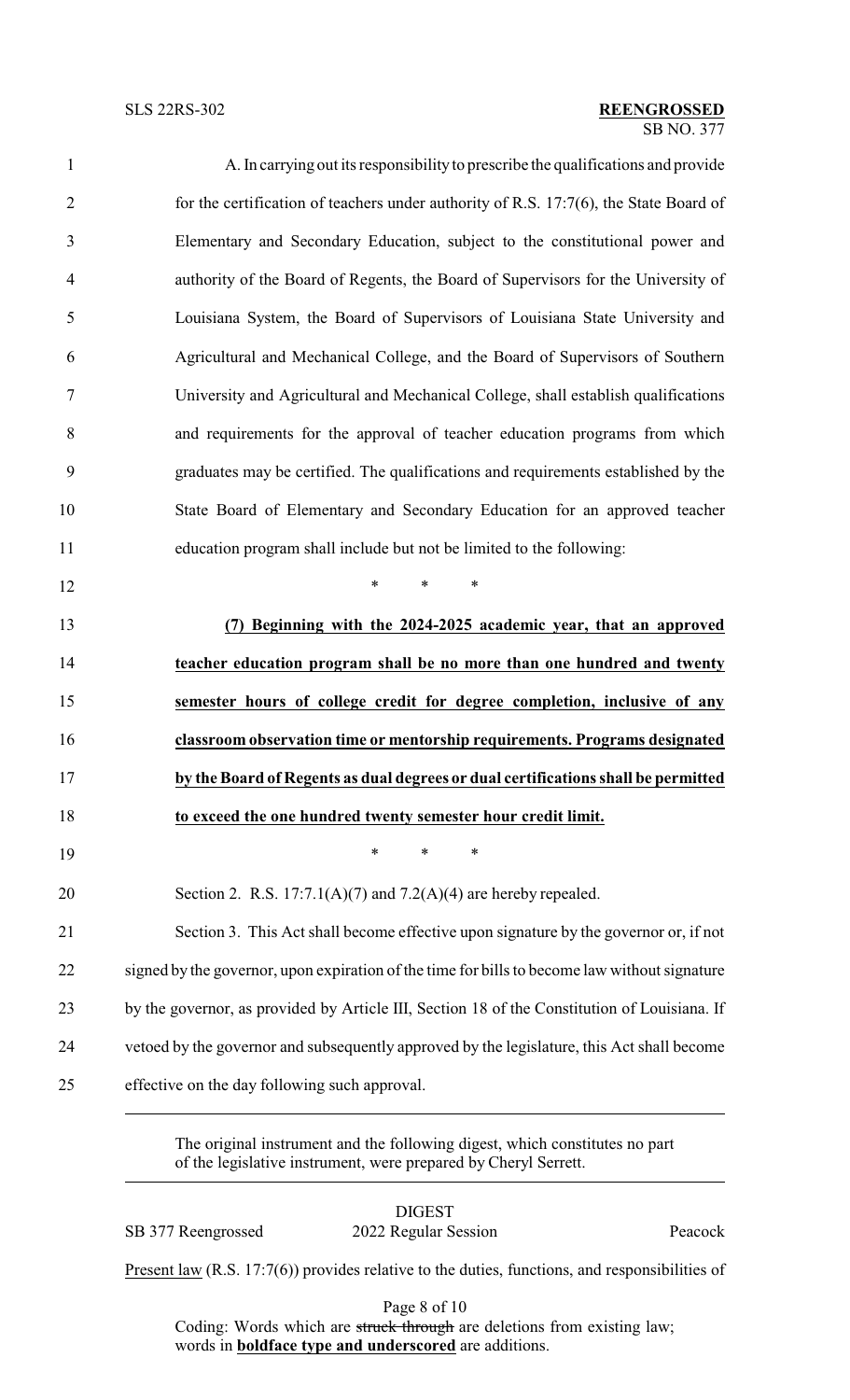the State Board of Elementary and SecondaryEducation (BESE) which includes prescribing the qualifications of teachers and providing for the certification of teachers.

Proposed law retains present law. Proposed law removes outdated provisions, and updates terminology in present law.

Present law requires a person applying for certification to pass an examination which includes English proficiency, pedagogy knowledge, and content knowledge.

Proposed law removes the English proficiency requirement.

Proposed law provides that a teacher who holds a valid-out-of-state teaching license, who has at least three years of successful teaching experience in another state, and who has completed one year of teaching in Louisiana is not required to take an exam to be certified in Louisiana if certain conditions are met.

Proposed law provides that such a teacher does not have to be employed in Louisiana for one year prior to certification once their successful teaching experience is verified.

Present law provides for exceptions to allow certain persons who do not meet all certification requirements to be allowed to teach on an emergency teaching permit, including those who scored within ten percent of the score required for passage. Also, provides that the permit may be renewed twice and provides guidelines on how a teacher can be employed permanently.

Proposed law expands to allow the emergency permit to someone who holds a masters degree in the subject area in which he is seeking employment. Further requires persons on an emergency teaching permit to participate in a mentorship program and complete a preservice training program prior to the first day of teaching.

Proposed law provides that after five years of effective evaluations and upon a signed affidavit of the superintendent of a school system recommending to employ the person the following school year subject to receiving certification, that the person must be granted a teaching certificate subject to background checks and a criminal history review.

Present law (R.S. 17:7.1) provides certain qualifications and requirements that BESE must require of an applicant seeking teaching certification, a leadership certification, and school psychologist certification.

Proposed law provides that an approved teacher education program cannot require more than 120 hours of college credit for degree completion, including classroom observation time or mentorship requirements. Allows programs designated by the Board of Regents as dual degrees or dual certifications to exceed 120 hours.

Present law provides that an applicant for certification who failed to achieve a 2.5 g.p.a. in an approved teaching program, but who has passed all exams required for certification could be certified if he completes a postbaccalaureate program and meets certain requirements while pursuing that program.

Proposed law repeals provisions requiring students to pass an exam before enrolling in an approved teacher education program.

Present law (R.S. 17:7.2) provides relative to approved teacher education programs at public postsecondary institutions.

Proposed law removes student evaluation and counseling requirements for students entering a teacher education program.

Page 9 of 10 Coding: Words which are struck through are deletions from existing law; words in **boldface type and underscored** are additions.